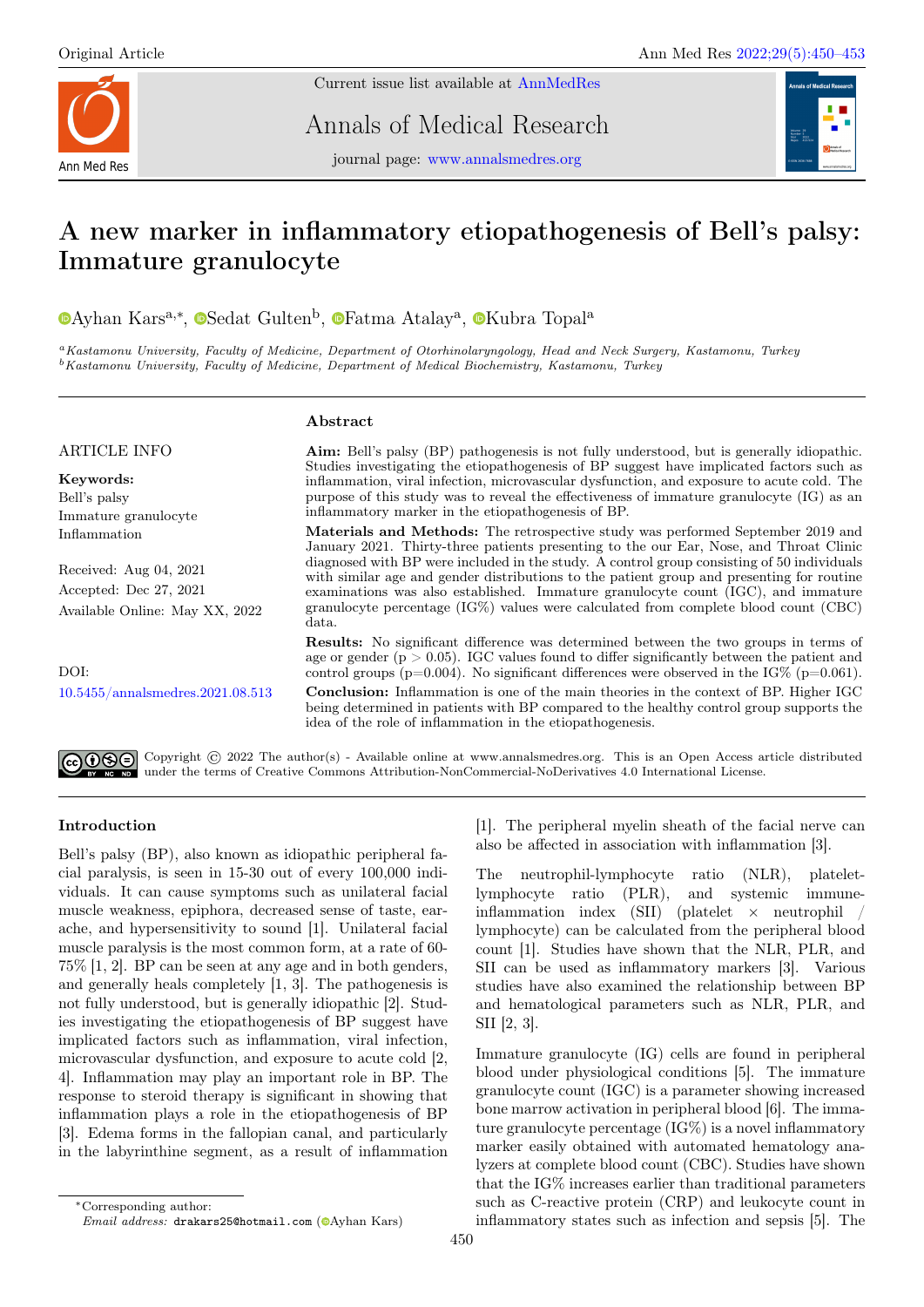purpose of this study was to reveal the effectiveness of IG as an inflammatory marker in the etiopathogenesis of BP.

### Materials and Methods

Approval for this retrospective study was granted by the Kastamonu University Clinical Research Ethics Committee (no:2020-KAEK-143-36, date:11.02.2021). Thirtythree patients presenting to the Kastamonu Training and Research Hospital Ear, Nose, and Throat Clinic between September 2019 and January 2021 and diagnosed with BP were included in the study. A control group consisting of 50 individuals with similar age and gender distributions to the patient group and presenting for routine examinations was also established. Patients who had undergone infection within the previous week, patients aged under 18, pregnant women, with diseases or malignancies capable of altering CBC parameters and inflammatory markers, with congenital or central facial paralysis, with Ramsey-Hunt syndrome, with active otological disease or histories of otological surgery, or with parotid gland disease, traumatic patients, and patients with missing CBC data were excluded.

Data for laboratory tests, and patients' ages and genders were obtained from the hospital Laboratory Information System. CBC parameters at time of presentation and before the receipt of any treatment were calculated using an automated hematology analyzer (XN-1000-Hematologyanalyzer-Sysmex Corporation, Japan). White blood cell (WBC), platelet distribution width (PDW), mean platelet volume (MPV), neutrophil count (NEUTC), eosinophil count (EOC), basophil count (BASOC), neutrophil percentage (NEUT%), lymphocyte percentage (LYMPH%), monocyte percentage (MONO%), eosinophil percentage (EO%), basophil percentage (BASO%), IGC, and IG% values were calculated from CBC data. NLR, PLR, and SII values were calculated using the relevant formulae. The data obtained were then compared between the two groups. The normal reference values for these parameters are as follows: WBC  $(3,5\textrm{-}10,5)\times103/\mu\text{L}$ , PDW (8.29-25) fL, MPV (7-10.3) fL, NEUTC  $(1.7-7)x10^3/\mu L$ , EOC  $(0.05-0.5)x10^3/\mu L$ , BASOC  $(0-0.3)x10^3/\mu L$ , IGC  $(0 (0.03)x10^3/\mu L$ .

Statistical analyses were performed on Statistical Package for Social Sciences 18.0 for Windows software (SPSS Inc., Chicago, IL, USA). Descriptive statistics for the data obtained were expressed as number and % for categorical variables and as median (minimum, maximum) values for numerical variables. The Mann Whitney U test was used for comparisons between the control and BP groups since the results were not normally distributed. The chisquare test was applied to investigate whether there was any difference in terms of age and gender between the two groups. Receiver Operating Characteristic (ROC) analysis and Youden's index were used to determine Area Under the Curve (AUC), cut-off, sensitivity, and specificity values. p values  $< 0.05$  were regarded as statistically significant.

#### Results

Thirty-three patients with BP, 18 men and 15 women, with a median age of 48.5 (18-71) years, and a 50-member conTable 1. Patients' age and gender distribution.

|        |        | BP group   | Control group | p value |
|--------|--------|------------|---------------|---------|
| Age    |        | 48 (18-66) | $40.5(29-60)$ | 0.135   |
| Gender | Male   | 18         | 26            | 0.976   |
|        | Female | 15         | 24            |         |

BP: Bell's palsy

Table 2. Comparison of BP and control groups.

|              | Control group    | BP group          | p value     |  |  |
|--------------|------------------|-------------------|-------------|--|--|
|              | median (IQR)     |                   |             |  |  |
| <b>WBC</b>   | 6.94(5.69;7.94)  | 8.73(6.87;10.83)  | ${}< 0.001$ |  |  |
| <b>NEUTC</b> | 3.57(2.84; 4.18) | 5.14(3.94;7.84)   | ${}< 0.001$ |  |  |
| EOC          | 0.15(0.10;0.25)  | 0.09(0.05;0.21)   | 0.014       |  |  |
| <b>BASOC</b> | 0.05(0.04;0.06)  | 0.04(0.02;0.06)   | 0.027       |  |  |
| NEUT%        | 51.95(47.2;57.8) | 63.2(54.7;73.7)   | ${}< 0.001$ |  |  |
| LYMPH%       | 36.6(32.2;43.1)  | 28.7(19.9;34.9)   | ${}< 0.001$ |  |  |
| MONO%        | 7.25(6.78; 8.90) | 6.5(5.2; 8.3)     | 0.005       |  |  |
| $EO\%$       | 2.65(1.48; 3.73) | 1.1(0.45;2.50)    | 0.001       |  |  |
| BASO%        | 0.7(0.6;0.83)    | 0.4(0.3;0.6)      | ${}< 0.001$ |  |  |
| IGC          | 0.02(0.01, 0.03) | 0.03(0.01;0.05)   | 0.004       |  |  |
| IG%          | 0.3(0.20; 0.40)  | 0.4(0.20;0.55)    | 0.061       |  |  |
| <b>NLR</b>   | 1.42(1.11;1.78)  | 2.21(1.59; 3.70)  | ${}< 0.001$ |  |  |
| <b>PLR</b>   | 110.5(95.1;129)  | 104.8(80.6;153.9) | 0.894       |  |  |
| SII          | 389(270;510)     | 566.4(447;955)    | ${}< 0.001$ |  |  |
| PDW          | 11.9(10.9;13.5)  | 11.4(10.3;12.4)   | 0.015       |  |  |
| <b>MPV</b>   | 10.3(9.8;11.1)   | 10.0(9.4;10.5)    | 0.030       |  |  |

BP: Bell's palsy; WBC: white blood cell; NEUTC: neutrophil count; EOC: eosinophil count; BASOC: basophil count; NEUT%: neutrophil percentage; LYMPH%: lymphocyte percentage; MONO%: monocyte percentage; EO%: eosinophil percentage; BASO%: basophil percentage; IGC: immature granulocyte count; IG%: immature granulocyte percentage; NLR: neutrophil to lymphocyte ratio; PLR: platelet to lymphocyte ratio; SII: systemic immune-inflammation index; PDW: platelet distribution width; MPV: mean platelet volüme

trol group, 26 men and 24 women, with a median age of 39 (27-60) years, were included in the study. No significant difference was determined between the two groups in terms of age or gender  $(p > 0.05)$  (Table 1).

Laboratory findings of the patient and control groups are shown in Table 2.

At ROC analysis, WBC count at a cut-off value of 8.52 differentiated the patient and control groups with 54% sensitivity and  $86\%$  specificity ( $p < 0.001$ ). NEUTC at a cut-off value of 4.42 differentiated the two groups with 72% sensitivity and 84% specificity ( $p < 0.001$ ). NEUT% at a cut-off value of 62.1 differentiated the two groups with 54% sensitivity and 90% specificity (p < 0.001). IGC at a cut-off value of 0.035 differentiated the two groups with  $45\%$  sensitivity and  $84\%$  specificity (p=0.018). NLR at a cut-off value of 1.78 differentiated the two groups with 66% sensitivity and 78% specificity ( $p < 0.001$ ). SII at a cut-off value of 441 differentiated the two groups with 81% sensitivity and  $66\%$  specificity ( $p < 0.001$ ) (Figure 1).

#### Discussion

The lengthy intracranial course of the facial nerve and the anatomical proximity of the facial canal to the temporal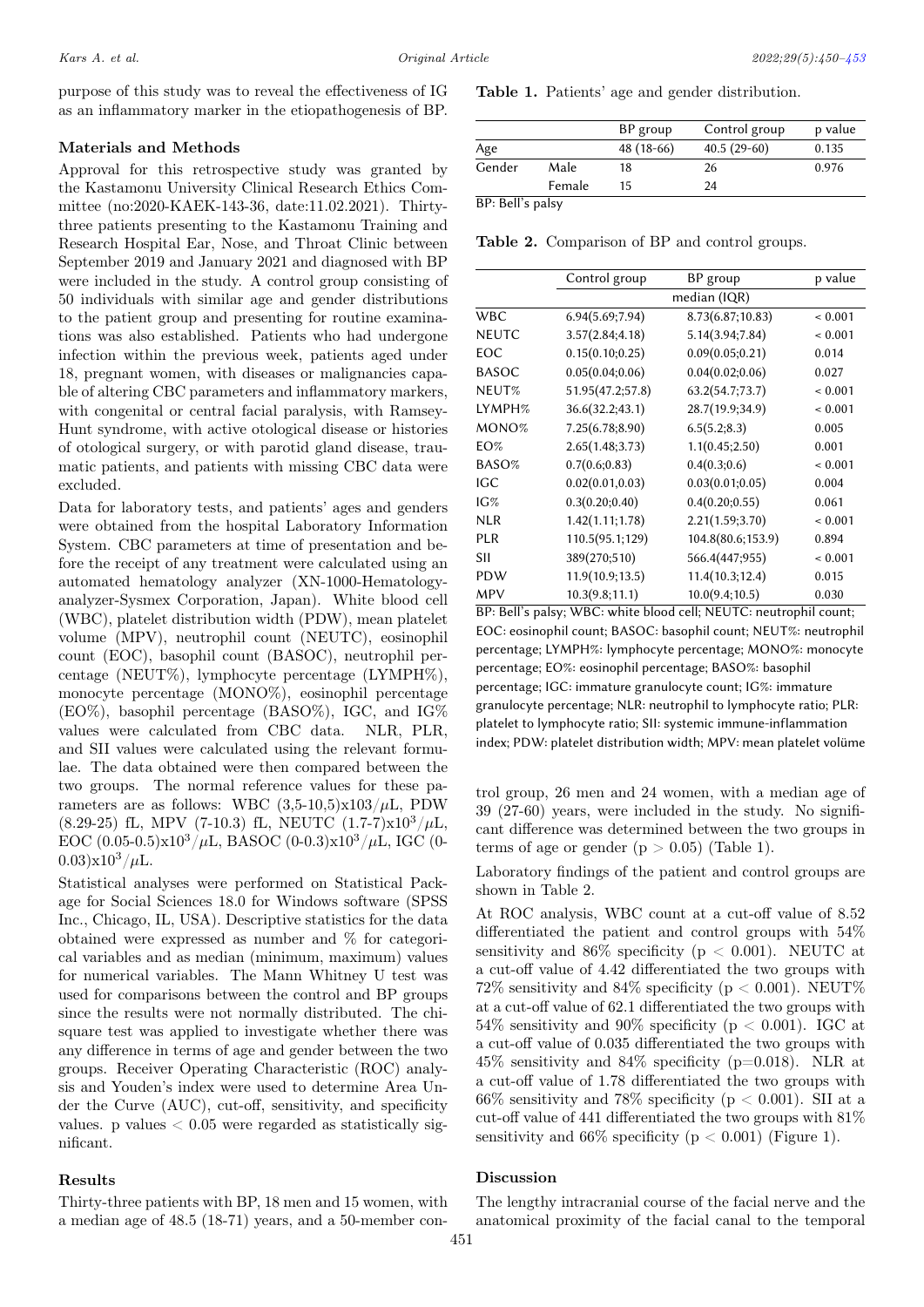<span id="page-2-0"></span>

Figure 1. The graph of the ROC analysis.

bone result in the nerve being easily affected by diseases such as infection, trauma, and tumor, and inflammatory events. Although the etiopathogenesis is not yet fully understood, viral, inflammatory, and immune system mechanisms play the most important role in the etiopathogenesis of BP [2]. Yılmaz et al. reported significantly higher levels of inflammatory cytokines such as IL-6, IL-8, and TNF-alpha in BP patients compared to a control group [7]. Edema developing in association with inflammation secondary to viral infections can also easily damage the facial nerve, with its anatomically narrow canal. The fact that BP generally resolves completely suggests a close association with inflammation and edema.

NLR, an inexpensive and easily calculated systemic inflammatory marker, is used in the diagnosis of several inflammatory diseases [2]. Bucak et al. investigated 54 patients with BP and a 45-member control group and observed significantly higher NEUTC and NLR values in the BP group [8]. In another study of 54 children with BP, Kim et al. reported significant elevation in NLR and PLR values in the patient group compared to a 39-member control group [9]. A different study showing higher NLR in patients with BP determined that a high NLR value was positively correlated with House-Brackmann (HB) grading and was associated with poor prognosis [10]. In Oya et al.'s study of patients with BP, NLR values were significantly elevated in the patient group, while PLR values were not [11]. Consistent with the previous literature, NLR in the present study was significantly higher in the BP group compared to the control group. PLR values were higher in the control group, although the difference was not statistically significant.

Other hematological parameters exhibiting statistically significant elevation in the BP group compared to the control group in this study were WBC, NEUTC, EOC, BASOC, NEUT%, LYMPH%, MONO%, EO%, BASO%, SII, PDW, and MPV. Of these parameters, WBC, NEUT, LYMPH, and MONO have been used as inflammatory markers in conditions such as infection, autoinflammatory

disease, and cancer with inflammatory components [12]. EOC elevation may occur in allergies, infections, autoimmune conditions, and malignancies [4]. EO and BASO counts have been shown to rise in allergic inflammation [13]. In a study of 88 patients with BP and 50 healthy controls, Kınar et al. reported elevation in the novel inflammatory index SII in the BP group [3]. MPV demonstrates platelet function and activation and can be used as an inflammatory marker [12]. Inflammation increases platelet breakdown. PDW values reflecting a change in platelet dimensions associated with platelet breakdown can also rise [14]. The increase in these parameters in the present study also supports the role of inflammation in the etiopathogenesis of BP.]Other hematological parameters exhibiting statistically significant elevation in the BP group compared to the control group in this study were WBC, NEUTC, EOC, BASOC, NEUT%, LYMPH%, MONO%, EO%, BASO%, SII, PDW, and MPV. Of these parameters, WBC, NEUT, LYMPH, and MONO have been used as inflammatory markers in conditions such as infection, autoinflammatory disease, and cancer with inflammatory components [12]. EOC elevation may occur in allergies, infections, autoimmune conditions, and malignancies [4]. EO and BASO counts have been shown to rise in allergic inflammation [13]. In a study of 88 patients with BP and 50 healthy controls, Kınar et al. reported elevation in the novel inflammatory index SII in the BP group [3]. MPV demonstrates platelet function and activation and can be used as an inflammatory marker [12]. Inflammation increases platelet breakdown. PDW values reflecting a change in platelet dimensions associated with platelet breakdown can also rise [14]. The increase in these parameters in the present study also supports the role of inflammation in the etiopathogenesis of BP. Technical improvements in automated hematology analyzers in recent years have made it possible to determine IG percentages and counts. Various studies have shown that IG can be used as an effective inflammatory marker [6]. To the best of our knowledge, no studies have investigated increases in IGC in BP. Karakulak et al. observed significant elevation in IG% in patients with acute pancreatitis exhibiting a severe course [5]. Another study of patients with acute appendicitis reported that IG was quite specific for diagnosis and an important parameter in predicting complicated cases [6]. Similarly in the present study, IGC was significantly higher in the patients with BP than in the healthy controls  $(p=0.004)$ . ROC analysis produced significant results for IGC  $((AUC 95%) = 0.654)$  $(0.528 - 0.779)$  value.

To the best of our knowledge, this is the first study to investigate IGC to support the role of inflammation in the etiopathogenesis of BP. The principal limitation of this study is that due to the low patient number it was not possible to examine the relationship between BP grading or prognosis and hematological parameters. However, the purpose of this study was to reveal the role of the IGC in the inflammatory etiopathogenesis of BP, and a statistically significant result on that subject was obtained.

## Conclusion

Inflammation is one of the main theories in the context of BP. Higher IGC being determined in patients with BP